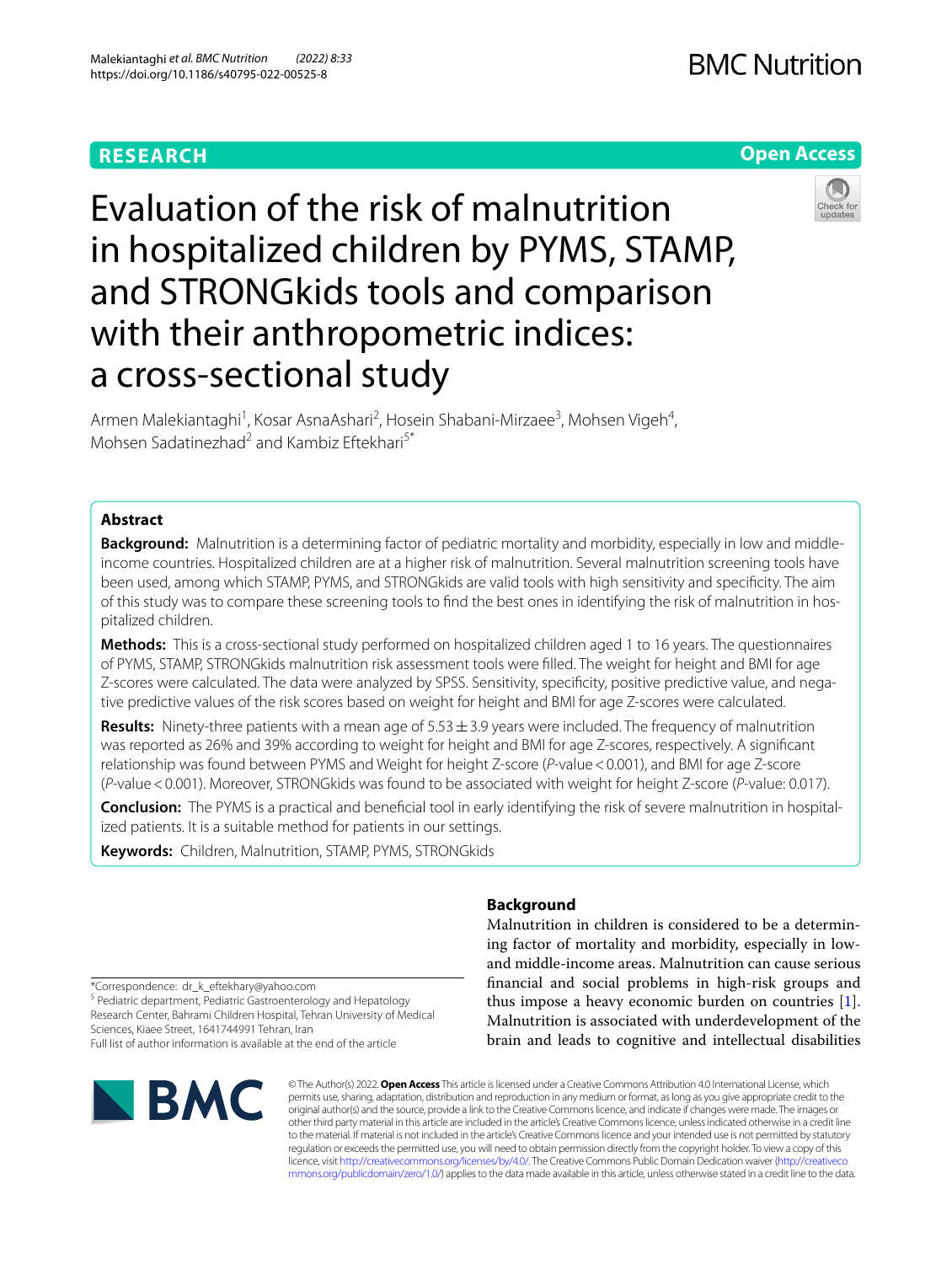[[2\]](#page-5-1). It appears that hospitalized children are at a higher risk of malnutrition, which can afect the length of stay (LOS) in hospital and mortality  $[3, 4]$  $[3, 4]$  $[3, 4]$ . The importance of prompt diagnosis and management of malnutrition has been repeatedly proven and diferent malnutrition screening tools have been proposed for use in children and adults [\[5\]](#page-5-4). Weight for height and Body Mass Index (BMI) for age Z-score are worldwide accepted tools to detect malnutrition. However, the anthropometric measures cannot identify children in the early stages of malnutrition or those at risk of worsening due to an acute medical condition  $[6]$ . That is why clinicians have tried to fnd more suitable screening tools for malnutrition. To date, there is no consensus on the ideal screening tool for the early diagnosis of malnutrition in hospitalized children [[7\]](#page-5-6). Among the many screening tools proposed for children, none is routinely used clinically. Many of these tools are simple to apply and greatly benefcial [\[8](#page-5-7)] various methods are currently used including:

- 1. Screening Tool for the Assessment of Malnutrition (STAMP) was designed and validated in 2007 in the U.K for children of 2 to 17 years [[9,](#page-6-0) [10\]](#page-6-1).
- 2. Pediatric Yorkhill Malnutrition Score (PYMS) introduced in 2008 [\[11](#page-6-2)].
- 3. Screening Tool for Risk on Nutritional Status and Growth (STRONGkids), validated in 2007 in The Netherlands [[12](#page-6-3)].

These three screening tools have been used in outpatient and hospital settings and many studies have been conducted to investigate their sensitivity and specifc-ity [\[9](#page-6-0)]. These tools consider patients' recent food intake, medical condition, or the anticipated change in the near future in the diet. These are the reasons making the mentioned screening tools invaluable and distinct from conventional tools for assessing malnutrition.

Due to the importance of nutrition in hospitalized patients, discovering the ones susceptible to malnutrition could lead to early intervention and as a result, shorter stay in hospital and less morbidity. No study has yet tried to identify and analyze the patients at risk for malnutrition in our area. We decided to combine anthropometric indices and screening tools of STAMP, PYMS and STRONGkids. This association could inform us about individual nutritional requirements that need attention and intervention and the prevalence of malnutrition in admitted patients. By acknowledging the magnitude of the problem, we will be able to provide strategies for attending patients at-risk or afected by malnutrition. Besides, comparing the three malnutrition screening tools with conventional methods could yield in fnding the ability of each one in discovering at risk patients.

# **Methods**

# **Study design**

In a cross-sectional study, children from 1 to 16 years old who were admitted for more than 48 h in infectious, general, and surgery wards of a tertiary pediatrics hospital, Bahrami Children Hospital, Tehran, (Iran) in a 2-month period were included. All the patients admitted in the mentioned wards were included, literally all the patients admitted in each day, with diferent reasons for admission, were included (except for the exclusion criteria). Reasons for admission included gastroenteritis, urinary tract infections and pneumonia in infectious ward, diseases of GI tract and renal diseases in general ward, and patients admitted for surgeries like appendicitis and genitourinary abnormalities in surgery ward. Patients with immunodefciencies and malignancies and patients who were admitted for less than 48 h were excluded. Informed consent was obtained from the patients' parents upon admission. The aim of the study and the methods were explained well to the parents, and all of the parents were willing to participate. Height and weight were measured when patients were admitted and discharged by a trained nurse. The height of the children less than 2 years old was measured with a meter while lying down and the ones older than 2 were measured while standing up. Weight for children less than 2 years old was measured by the infants' scale. The valid questionnaires of STRONGkids, STAMP and PYMS were flled for each patient by a pediatrics resident, who had been taught by studying the manuals of each risk score. The questionnaires can be found in the Supplementary Tables [1,](#page-5-8) [2,](#page-5-8) and [3.](#page-5-8) In STRONGkids, the nutritional status was surveyed considering clinical symptoms, underlying disease, changes in nutritional intake and output, and changes in weight. There was four questions in this questionnaire, and the total scores can be 0 to 5, which scores 4 and 5 refer to high malnutrition. STAMP evaluated underlying disease, nutritional intake and diferences in weight and height percentiles, STAMP has three questions and the total score varies from 0 to 9. The score 4 and higher means a high risk of malnutrition. PYMS analyzed weight loss, BMI, nutritional intake changes and the possibility of changing the patient's food intake in the future. It comprises of four questions, with total score of 0 to 7. The total score of 2 and higher stands for high risk of malnutrition. The prevalence of malnutrition in each ward during the research time was estimated.

The world health organization (WHO) and Centers for Disease Control and Prevention (CDC) growth charts were respectively used to determine the nutritional status in children under 2 years of age and over 2 years of age, as recommended by the American Academy of Pediatrics (AAP) and the CDC [[13\]](#page-6-4).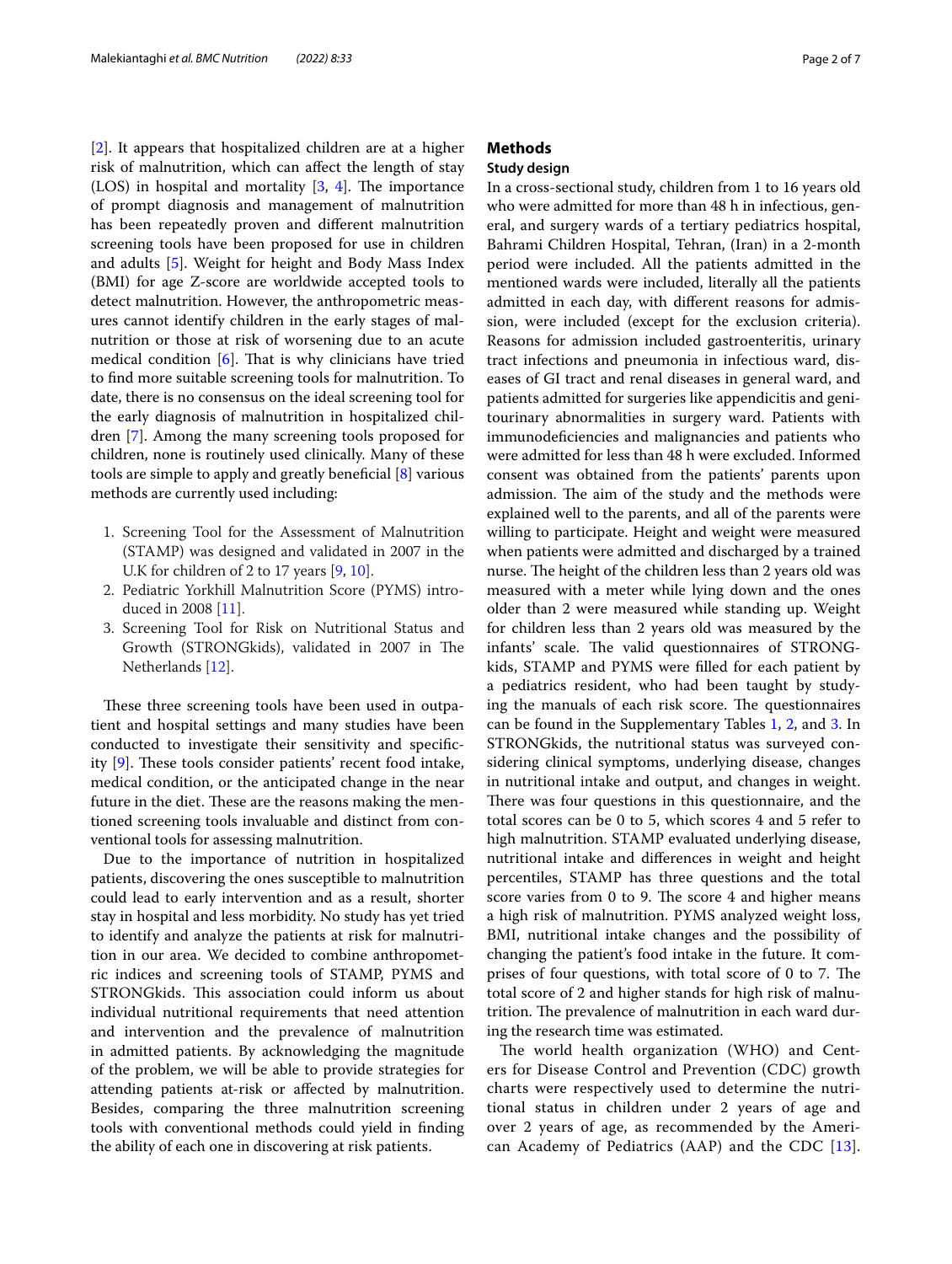The anthropometric measurements of each child was plotted on weight for height and BMI for age charts. Based on the Z-score lines provided by the weight for height charts, Z-score less than -3 was considered as "severe malnutrition", -3 to -2 as "moderate", -2 to +2 as "normal", and  $+2$  to  $+3$  as "overweight. Based on the Z-score lines provided by the BMI for age charts, Z-score less than -3 was grouped as "severely wasted",  $-3$  to  $-2$  as "moderately wasted",  $-2$  to  $+1$  as "normal", $+1$  to  $+2$  as "overweight" and higher than  $+3$  as "obese" [\[14](#page-6-5)].

The following formula was used to estimate the sample size, where P was considered as 0.32 based on a study by Spagnuolo et al. [[15\]](#page-6-6). Assuming a signifcance level of 5% and an efect size of 10%, the sample size was calculated as 83.

$$
n = \frac{Z_{1-\frac{a}{2}}^2 p(1-p)}{d^2}
$$

 $n = (1.96)^2$  \*0.32 \*0.68 /  $(0.1)^2 = 83$ 

# **Ethical consideration**

The study adhered to the tenets of the Helsinki Declaration. All the information was kept confdential. No changes were applied to the treatment strategies due to this study. No additional costs were imposed on the family and no intervention was performed on the patient. Informed consent was obtained to participate from parents of minors. This study was approved by the ethics committee of Tehran University of Medical Sciences, Children's Medical Center, and the code of ethics was assigned to it: IR.TUMS.CHMC.REC.1397.092.

## **Statistical analysis**

We analyzed the data by SPSS,  $25<sup>th</sup>$  version. The descriptive data was reported by descriptive statistics (mean, standard deviation, frequency, relative frequency). Chi square test and Fisher's exact test were used to compare qualitative variables. For comparing quantitative variables, the student t-test was used for normal distribution and Mann–Whitney for nonnormal. Pearson's correlation coefficient was used to determine correlation. The *P*-Values less than 0.05 were considered signifcant. ANOVA test was used to analyze signifcant diference in malnutrition rates in the diferent wards. Sensitivity, specifcity, positive predictive value, and negative predictive values of the risk scores based on weight for height and BMI for age Z-scores were calculated by crosstabulation.

<span id="page-2-0"></span>

|  | <b>Table 1</b> Demographic data of the patients |  |  |
|--|-------------------------------------------------|--|--|
|--|-------------------------------------------------|--|--|

| <b>Variables</b>         | Mean $\pm$ Standard<br><b>Deviation</b> | Range        |  |  |
|--------------------------|-----------------------------------------|--------------|--|--|
| Weight (kg)              | $22.7 + 14.4$                           | $6 - 73$     |  |  |
| Height (m)               | $1.1 \pm 0.2$                           | $0.6 - 1.6$  |  |  |
| BMI ( $kg/m2$ )          | $16.6 + 4.3$                            | $9.7 - 32.4$ |  |  |
| Age (years)              | $5.5 \pm 3.9$                           | $1 - 16$     |  |  |
| Length of stay (days)    | $5.2 + 1.5$                             | $5.2 - 10$   |  |  |
| Weight in admission (kg) | $22.7 + 14.3$                           | $22.7 - 68$  |  |  |

<span id="page-2-1"></span>**Table 2** Demographic data according to admitted ward

|                 | Wards      | No | $Mean + SD$       | Range         |
|-----------------|------------|----|-------------------|---------------|
| Weight (kg)     | General    | 37 | $74.57 + 15.90$   | $6 - 61$      |
|                 | Infectious | 39 | $20.74 \pm 13.95$ | $8 - 73$      |
|                 | Surgery    | 15 | $23.23 \pm 11.91$ | $10 - 55$     |
| Height (m)      | General    | 37 | $01.14 \pm 00.25$ | $0.7 - 1.6$   |
|                 | Infectious | 38 | $01.09 + 00.25$   | $0.7 - 1.5$   |
|                 | Surgery    | 14 | $01.14 \pm 00.24$ | $0.7 - 1.4$   |
| BMI ( $kg/m2$ ) | General    | 37 | $16.76 \pm 04.24$ | $11.6 - 30$   |
|                 | Infectious | 38 | $16.00 + 04.30$   | $9.7 - 32.4$  |
|                 | Surgery    | 14 | $17.65 + 04.57$   | $12.3 - 27.6$ |
| Age (yr.)       | General    | 37 | $05.89 + 04.42$   | $1 - 16$      |
|                 | Infectious | 39 | $04.98 + 03.56$   | $1 - 13$      |
|                 | Surgery    | 15 | $06.06 + 03.28$   | $1 - 10$      |

# **Results**

A total of 93 patients were enrolled in this study, with a mean age of  $5.53 \pm 3.9$  years, the mean height of  $112 \pm 20$  cm, mean weight of  $22.6 \pm 14.4$  kg and mean BMI of  $16.58 \pm 4.31$  kg/m<sup> $\wedge$ </sup>2. The demographic data are summarized in Table [1.](#page-2-0)

Sixteen percent of the patients were admitted at the surgery ward, 41% at the general ward, and 43% at the infectious diseases ward. Patients' data according to the admitted ward are shown in Table [2](#page-2-1). The reasons for admission are summarized in the supplementary Table [4](#page-5-8).

According to the weight for height Z-score, 66% of the patients were categorized as "normal", 19% as "moderate malnutrition", 7% as "severe malnutrition", 2% as "overweight" and 6% as "obese". BMI for age divided patients as 34% "normal", 17% "moderately wasted", 22% "severely wasted", 12% "overweight" and 15% "obese". No signifcant diference could be found in malnutrition prevalence between diferent wards by ANOVA test.

PYMS scores ranged from 0 to 5, median 4:; STRONGkids scores ranged from 0 to 5, median:2, and STAMP scores ranged from 0 to 8, median:4.

We found a signifcant relationship between PYMS and weight for height Z-score (*P*-value < 0.001). It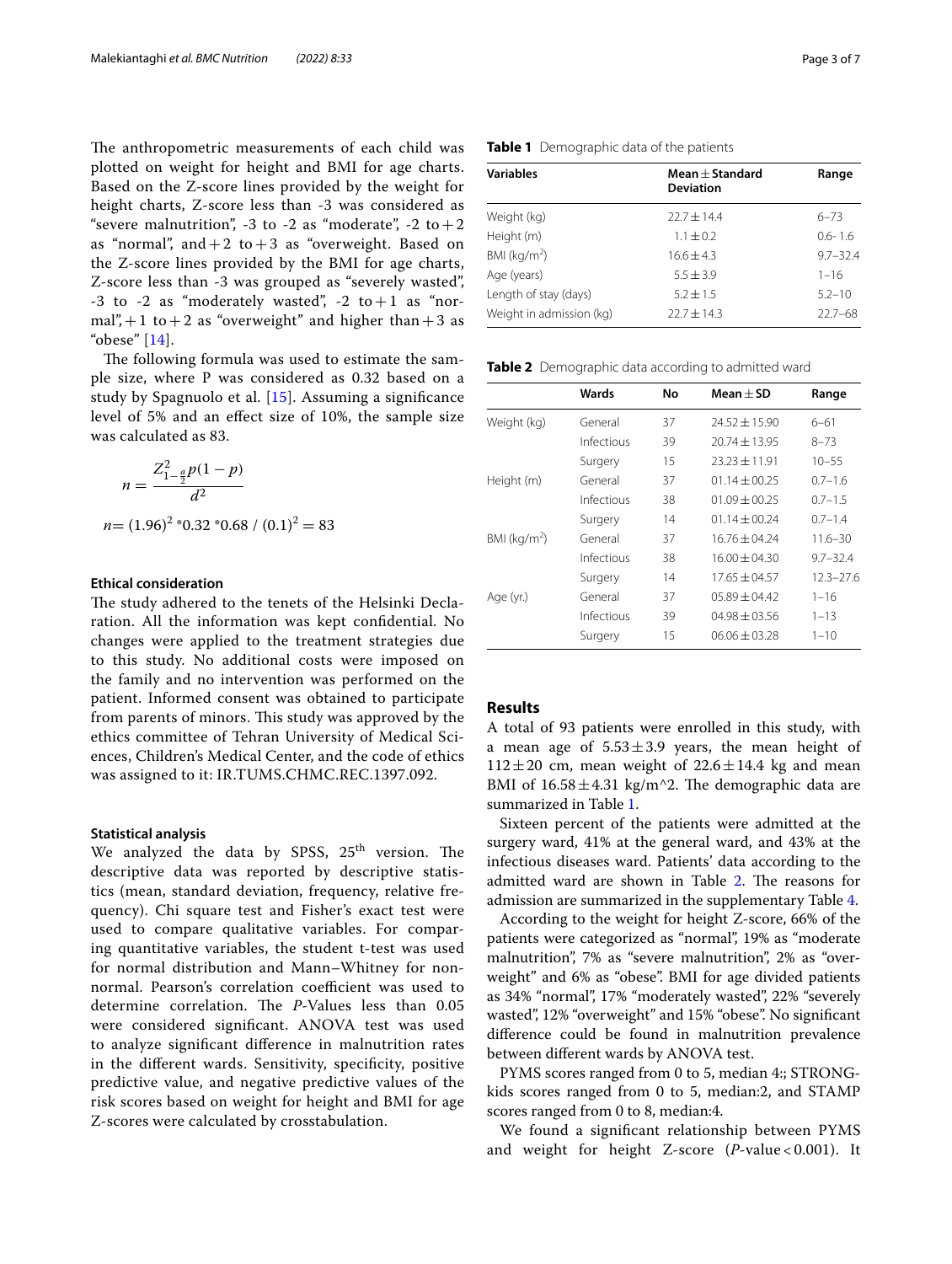should be noted, though, that weight for height Z-score is only provided for children under 6 years old by CDC and WHO, and that is why a total of 53 patients were included in this analysis. Moreover, the STRONGkids score was signifcantly associated with weight for height Z-score when performing Fisher's Exact Test  $(P$ -value = 0.02). STRONG kids also revealed a relatively good ability to detect low-risk patients (79.5% or 31 patients) but performed poorly for high-risks (25% or 1 patient). STAMP did not show such signifcant relationships  $(P$ -value = 0.76).

PYMS showed a signifcant relationship with the BMI for age Z-score (*P*-value<0.001) while the two other risk scores were not signifcantly related to the BMI for age Z-score. Relationships between PYMS and STRONGkids and weight for height z-score showed in the Table [3](#page-3-0), and relationship between PYMS and BMI for age in the Table [4](#page-3-1).

Sensitivity, specifcity, positive predictive value, and negative predictive value of the risk scores based on weight for height and BMI for age Z-scores are summarized in Table [5.](#page-4-0)

The median for LOS was  $5$  days (IQR  $4$  to  $6$ ) and it was shown to be associated with STRONGkids score  $(P$ -value = 0.050), and was not associated with the two other scores, BMI for age or weight for height Z-scores.

# **Discussion**

An appropriate nutritional status can have a critical role in normal growth and development, response to treatment, ameliorating the quality of life, lessening admission expenses and increasing survival [\[8,](#page-5-7) [16](#page-6-7)].

According to the Weight for height Z-score in our study, a total of 26.42% of children were malnourished (moderate or severe), and according to BMI for age Z-score, 39.32% were wasted. Diferent studies over the past decade have reported malnutrition prevalence of 5.1% to 55.6%. [[17\]](#page-6-8). The prevalence was reported as  $48.5%$ in rural Ethiopia in 2017 [\[18](#page-6-9)]. Baxter et al. declared 8.51% malnutrition prevalence in a hospital in Canada in 2014 [[19\]](#page-6-10). In 2018, Dehghani et al. reported the prevalence of malnutrition in children without previous admission history as 48.5% in Shiraz, Iran [[20\]](#page-6-11). Mahdavi et al. in 2008 in Tabriz, Iran, reported malnutrition prevalence according to weight for age, height for age, weight for height, and skinfold thickness on triceps as 48.6%, 30.7%, 32.2% and 14.3%, accordingly [\[21](#page-6-12)]. Our reported measures are still considerably high compared to previous studies conducted in Iran. Diferences in these measurements could be attributed to improvements in parents' knowledge about nutritional needs and diferences in assessment tools and study locations.

<span id="page-3-0"></span>

|  |  | Table 3 Relationship between PYMS and weight for height Z-score by Pearson Chi Square in patients less than 6 years old (N=53) |  |  |  |  |  |  |
|--|--|--------------------------------------------------------------------------------------------------------------------------------|--|--|--|--|--|--|
|--|--|--------------------------------------------------------------------------------------------------------------------------------|--|--|--|--|--|--|

|               |               | Weight for height value | <b>Weight for</b><br>height value | Weight for height value |             |         |
|---------------|---------------|-------------------------|-----------------------------------|-------------------------|-------------|---------|
|               |               | Severe malnutrition     | Moderate<br>malnutrition          | Not malnourished        | Total       | P-value |
| <b>PYMS</b>   | I ow-risk     | $0(0.0\%)$              | $0(0.0\%)$                        | 25 (64.1%)              | 25 (47.2%)  |         |
|               | Moderate risk | $0(0.0\%)$              | $2(20.0\%)$                       | 5(12.8%)                | $7(13.2\%)$ | < 0.001 |
|               | High-risk     | 4 (100.0%)              | 8 (80.0%)                         | $9(23.1\%)$             | 21 (39.6%)  |         |
| <b>Total</b>  |               | 4 (100.0%)              | 10 (100.0%)                       | 39 (100.0%)             | 53 (100.0%) |         |
| <b>STRONG</b> | I ow-risk     | $0(0.0\%)$              | 5(27.8%)                          | 31 (40.2%)              | 36 (35.2%)  |         |
| kids          | Moderate risk | 3(42.8%)                | 3(16.6%)                          | $7(9.0\%)$              | 13 (12.7%)  | 0.017   |
|               | High-risk     | $1(25.0\%)$             | $2(20.0\%)$                       | $1(2.5\%)$              | 4(7.5%)     |         |
| <b>Total</b>  |               | 4 (100.0%)              | 10 (100.0%)                       | 39 (100.0%)             | 53 (100.0%) |         |

Table 3 depicts the number of patients in crosstabs in subgroups of weight for height Z score and PYMS. After cross tabulation, *P*-value for Chi Square and Fisher's Exact Test analysis are given

<span id="page-3-1"></span>

| Table 4 Relationship between PYMS and BMI for age Z-score by Pearson Chi Square in all the studied patients (N=93) |  |
|--------------------------------------------------------------------------------------------------------------------|--|
|--------------------------------------------------------------------------------------------------------------------|--|

|             |               | <b>BMI</b> for age value |                          |                  |              |         |  |
|-------------|---------------|--------------------------|--------------------------|------------------|--------------|---------|--|
|             |               | Severe malnutrition      | Moderate<br>malnutrition | Not malnourished | <b>Total</b> | P-value |  |
| <b>PYMS</b> | l ow-risk     | $2(10.0\%)$              | $6(50.0\%)$              | 36 (63.2%)       | 44 (49.4%)   |         |  |
|             | Moderate risk | $2(10.0\%)$              | $3(25.0\%)$              | 14 (24.6%)       | 19 (21.3%)   | < 0.001 |  |
|             | High-risk     | 16 (80.0%)               | $3(25.0\%)$              | 7(12.3%)         | 26 (29.2%)   |         |  |
| Total       |               | 20 (100.0%)              | 12 (100.0%)              | 57 (100.0%)      | 89 (100.0%)  |         |  |

Table 4 depicts the number of patients in crosstabs in subgroups of BMI for age Z score and PYMS. After cross tabulation, *P* value for Chi Square analysis is given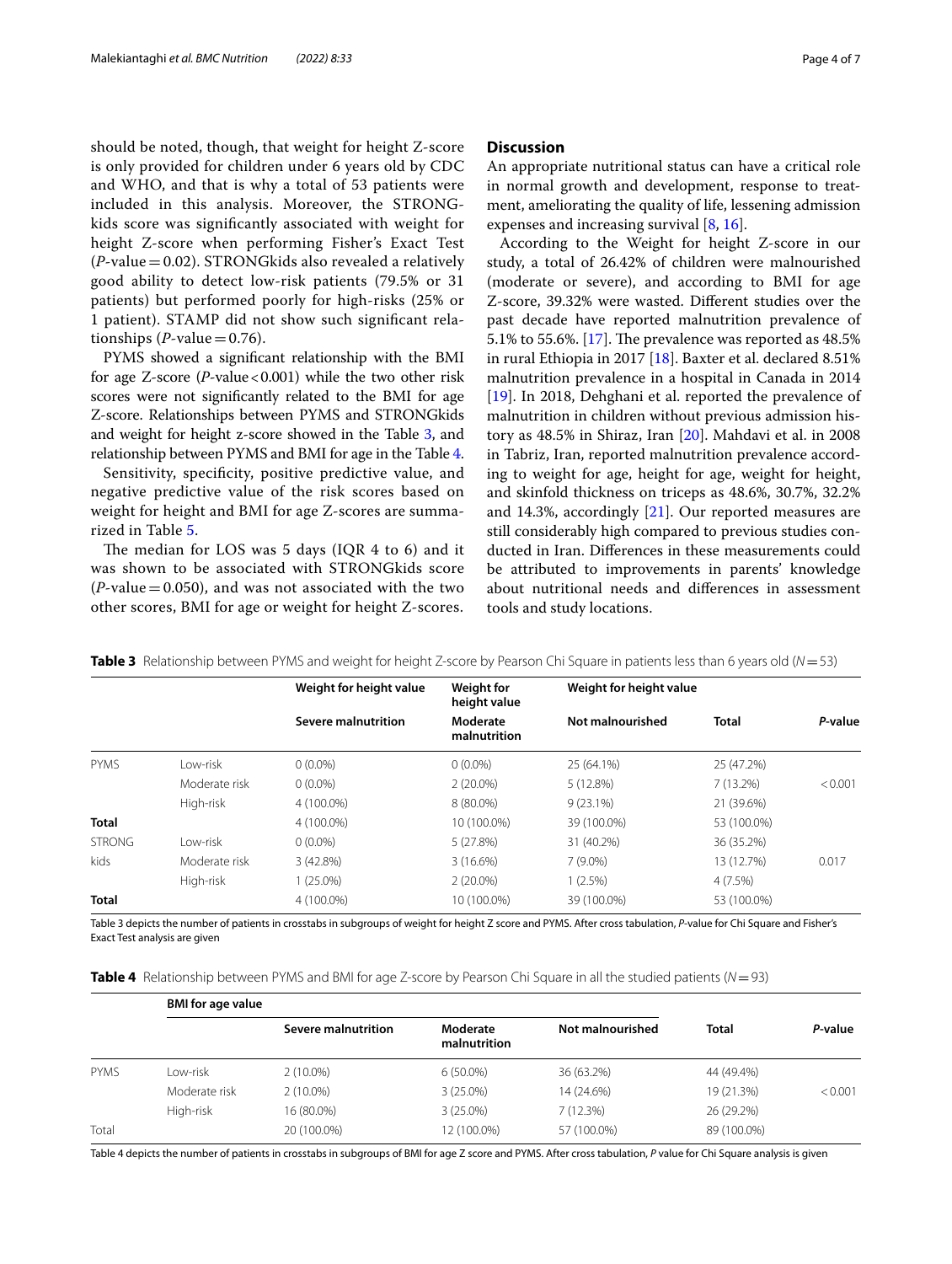| <b>Risk Score</b> | Category  | Sensitivity        |                             | <b>Specificity</b> |                             | <b>PPV</b>         |                             | <b>NPV</b>         |                         |
|-------------------|-----------|--------------------|-----------------------------|--------------------|-----------------------------|--------------------|-----------------------------|--------------------|-------------------------|
|                   |           | <b>BMI</b> for age | <b>Weight for</b><br>height | <b>BMI</b> for age | <b>Weight for</b><br>height | <b>BMI</b> for age | <b>Weight for</b><br>height | <b>BMI</b> for age | Weight<br>for<br>height |
| <b>STAMP</b>      | I ow-risk | 19%                | 23%                         | 81%                | 93%                         | 65%                | 90%                         | 36%                | 30%                     |
|                   | High-risk | 90%                | 100%                        | 35%                | 26%                         | 28%                | 10%                         | 92%                | 100%                    |
| <b>PYMS</b>       | I ow-risk | 63%                | 64%                         | 75%                | 100%                        | 81%                | 100%                        | 53%                | 50%                     |
|                   | High-risk | 80%                | 100%                        | 85%                | 65%                         | 61%                | 19%                         | 94%                | 100%                    |
| <b>STRONGkids</b> | Low-risk  | 68%                | 79%                         | 44%                | 64%                         | 68%                | 86%                         | 58%                | 53%                     |
|                   | High-risk | 20%                | 25%                         | 29%                | 94%                         | 50%                | 25%                         | 25%                | 94%                     |

<span id="page-4-0"></span>**Table 5** Sensitivity, specificity, positive predictive value, and negative predictive values of the risk scores based on weight for height and BMI for age Z-scores

Data are presented as relative frequencies; *NPV* Negative Predictive Value, *PPV* Positive Predictive Value, *PYMS* Paediatric Yorkhill Malnutrition Score, *STRONGkids* Screening Tool Risk on Nutritional status and Growth, *STAMP* Screening Tool for the Assessment of Malnutrition in Paediatric

STAMP, STRONGkids, and PYMS are valid questionnaires used as screening tools for malnutrition in different world regions  $[22-25]$  $[22-25]$  $[22-25]$ . The current study found a signifcant relationship between PYMS and STRONGkids and Weight for height Z-score and also with PYMS and BMI for age. Kastagoni et al. surveyed 1,506 children in two Greek hospitals and compared the efficacy of PYMS and STAMP screening tools. They assessed the agreement of these tools with dietitians' judgments, and reported that PYMS showed better yet moderate agreement with the dietitians' judgment  $(kPYMS_WHO = 0.47; 95%CI 0.41-0.52)$  compared to STAMP (kSTAMP\_WHO=0.28; 95%CI 0.23–0.33) [\[26](#page-6-15)]. Hulst et al. performed a multi-center study in 44 hospitals and STRONGkids. They found a significant association between having a "high risk" score of STRONGkids and a negative SD-score in weight-for-height [[12](#page-6-3)]. PYMS and STRONGkids can detect malnutrition in earlier stages compared with anthropometric measures, and they attend to patients' nutrition changes due to hospitalization; that is why they can be useful tools applied to hospitalized children. Considering their helpfulness in case detection and convenience of use, PYMS and STRONGkids can be good candidates for early detection of malnutrition in admitted patients in our settings. A nutrition consult for these patients can reduce complications of malnutrition and improve health indices [\[27](#page-6-16)]. Since the identifcation of high-risk cases of malnutrition is essential for preventing severe malnutrition, STAMP is not assumed to be benefcial; yet PYMS was proved to be potent in identifying high-risk patients by Weight for height Z-score in almost all the cases and by BMI for age with 80% potency. Regarding low-risk patients, PYMS can detect more than 60%. Although the European Society for Pediatric Gastroenterology, Hepatology and Nutrition has recommended screening for malnutrition,

there are no standard routine screening tools for hospitalized children  $[28]$  $[28]$ . This study can depict a regional standard for screening the nutritional status of hospital-ized children. Table [5](#page-4-0) shows sensitivity, specificity, PPV and NPV of each screening tool based on BMI for age and weight for height Z score. PYMS shows a reasonably higher sensitivity and specifcity both is low risk and high-risk groups, compared to the other two screening tools. The study of Pars et al. in 2020 in Turkey yielded the same result, as PYMS showed higher overall sensitivity and specifcity in comparison with STRONGkids and STAMP [[29\]](#page-6-18).

Only a few studies have discussed or implemented nutrition screen tools in Iran. Khajavi et al. used STRONGkids to assess the nutritional status of pediatric cancer patients in 2020 [\[30](#page-6-19)]. Moeeni et al. recruited 119 patients in a study in order to assess the three nutritional risk scores. They concluded that STRONGkids correlated more strongly with anthropometric measures [\[31](#page-6-20)]. Imani et al. applied STAMP, PYMS, and STRONGkids in a group of hospitalized children and tried to determine their validity. They reported that PYMS was able to detect a higher number of malnourished children according to anthropometric measures  $[32]$  $[32]$ . The current study can be used as a benchmark for other Iranian studies since it provides a detailed analysis of the three screening tools.

An important feature of a screening score is the ability to predict clinical values such as length of stay in the hospital. According to our study, only the STAMP score was correlated with LOS. We could not fnd such a correlation between LOS and the two other scores, weight for height Z-score or BMI for age Z-score. In the study of Chourdakis et al. conducted in 2010–2011 on 2567 patients of twelve European countries, it was shown that children at high risk for the three risk scores (STRONGKIDS: 10%,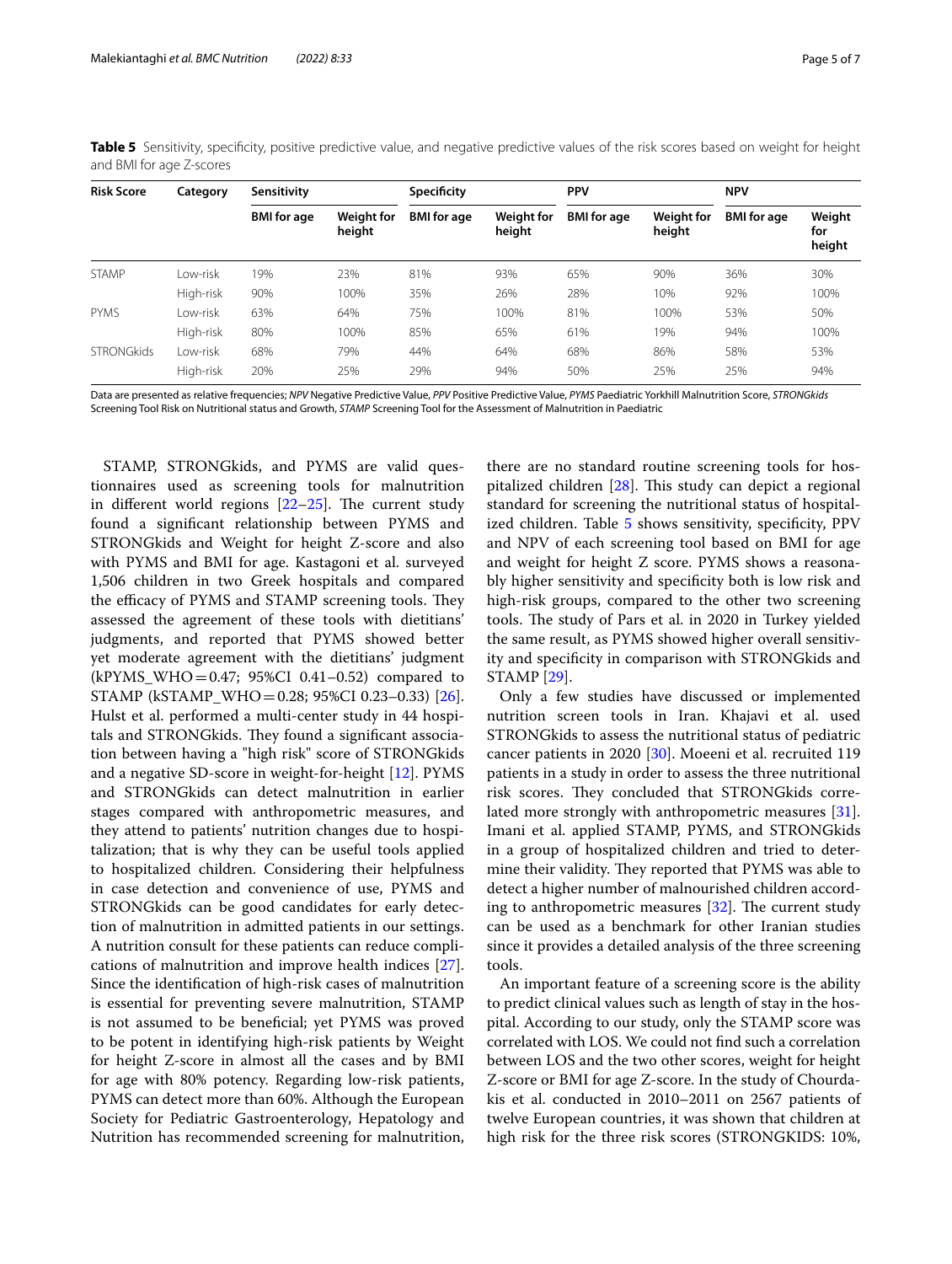PYMS: 25%; and STAMP: 23%) had a longer LOS than that of children at low risk [\[33](#page-6-22)].

Regarding the efficacy of PYMS and STRONGkids use in children, we propose that children with moderate and high scores of PYMS and STRONGkids be referred to nutritionists. There is a gap in the literature in assessing the role of intervention by nutritionists in such groups; we suggest that more investigations are done in this area to help determine the use of PYMS and STRONGkids practically and permitting the children in developing countries to beneft from it.

# **Conclusion**

Malnutrition is a determining factor of pediatric mortality and morbidity, especially in low- and middle-income countries. Hospitalized children are at a higher risk of malnutrition. The PYMS and STRONGkids are practical and benefcial tools in early identifying the risk of severe malnutrition in hospitalized patients. They are suitable methods for patients in our settings.

# **Recommendation**

Future studies can be done with larger populations. We believe stronger correlations can be found between PYMS and STRONGkids and Z scores in larger studies. Also, now that we know these screening tools can be a reasonable tools for detecting malnutrition, studies can be done to validate this questionnaire for the use of Iranians, and also for assessing the ease of use of this tool in hospitals.

#### **Abbreviations**

ANOVA: Analysis of variance; BMI: Body Mass Index; IQR: Interquartile range; LOS: Length of stay; NPV: Negative Predictive Value; PPV: Positive Predictive Value; PYMS: Pediatric Yorkhill Malnutrition Score; STAMP: Screening Tool for the Assessment of Malnutrition; STRONGkids: Screening Tool for Risk on Nutritional Status and Growth.

# **Supplementary Information**

The online version contains supplementary material available at [https://doi.](https://doi.org/10.1186/s40795-022-00525-8) org/10.1186/s40795-022-00525

<span id="page-5-8"></span>**Additional fle 1: Supplementary Table 1.** STRONGkids tool. **Supplementary Table 2.** PYMS tool. **Supplementary Table 3.** STAMP tool. **Supplementary Table 4.** A summary of reasons for admission.

#### **Acknowledgements**

We thank all the patients and their parents for having allowed us to perform this study. Also, we appreciate the cooperation of Dr. Diana Diaz to help write this article.

#### **Authors' contributions**

MA, AAK, Sh-MH, VM, SM, and EK equally contributed to the conception and design of the research; MA, AAK, Sh-MH, SM, and EK contributed to the acquisition and analysis of the data; MA, AAK, Sh-MH, VM, SM, and EK drafted the manuscript. All authors critically revised the manuscript, agree to be fully accountable for ensuring the integrity and accuracy of the work, and read and approved the fnal manuscript.

# **Funding**

The authors did not receive any specifc fnancial support for this research.

# **Availability of data and materials**

The datasets used and/or analyzed during the current study are available from the corresponding author on reasonable request.

## **Declarations**

#### **Ethics approval and consent to participate**

The study adhered to the tenets of the Helsinki Declaration. All the information was kept confidential. No changes were applied to the treatment strategies due to this study. No additional costs were imposed on the family and no intervention was performed on the patient. Informed consent was obtained to participate from parents of minors. This study was approved by the ethics committee of Tehran University of Medical Sciences, Children's Medical Center, and the code of ethics was assigned to it: IR.TUMS.CHMC.REC.1397.092.

# **Consent for publication**

Not Applicable.

#### **Competing interests**

The authors declare that they have no competing interests.

#### **Author details**

<sup>1</sup> Pediatric department, Pediatric Gastroenterology, Bahrami Children Hospital, Tehran University of Medical Sciences, Tehran, Iran. <sup>2</sup> Pediatric department, Bahrami Children Hospital, Tehran University of Medical Sciences, Tehran, Iran. <sup>3</sup> Pediatric department, Pediatric Endocrinology and Metabolism, Bahrami Children Hospital, Tehran University of Medical Sciences, Tehran, Iran. <sup>4</sup>Maternal-Fetal Medicine Research Center, Tehran University of Medical Sciences, Tehran, Iran.<sup>5</sup> Pediatric department, Pediatric Gastroenterology and Hepatology Research Center, Bahrami Children Hospital, Tehran University of Medical Sciences, Kiaee Street, 1641744991 Tehran, Iran.

## Received: 9 September 2021 Accepted: 4 April 2022 Published online: 21 April 2022

#### **References**

- <span id="page-5-0"></span>1. Sidhu(unicef) S. 2018 Global Nutrition Report reveals malnutrition is unacceptably high and afects every country in the world, but there is also an unprecedented opportunity to end it. 2018.
- <span id="page-5-1"></span>2. Leroy JL, Ruel M, Habicht JP, Frongillo EA. Linear growth deficit continues to accumulate beyond the frst 1000 days in low- and middleincome countries: global evidence from 51 national surveys. J Nutr. 2014;144:1460–6. [https://doi.org/10.3945/jn.114.191981.](https://doi.org/10.3945/jn.114.191981)
- <span id="page-5-2"></span>3. O'Connor J, Youde LS, Allen JR, Hanson RM, Baur LA. Outcomes of a nutrition audit in a tertiary paediatric hospital: implications for service improvement. J Paediatr Child Health. 2004;40:295–8. [https://doi.org/10.](https://doi.org/10.1111/j.1440-1754.2004.00367.x) [1111/j.1440-1754.2004.00367.x](https://doi.org/10.1111/j.1440-1754.2004.00367.x).
- <span id="page-5-3"></span>4. Pawellek I, Dokoupil K, Koletzko B. Prevalence of malnutrition in paediatric hospital patients. Clin Nutr. 2008;27:72–6. [https://doi.org/10.1016/j.](https://doi.org/10.1016/j.clnu.2007.11.001) [clnu.2007.11.001](https://doi.org/10.1016/j.clnu.2007.11.001).
- <span id="page-5-4"></span>5. Aponte Borda AD, PinzónEspitia OL, Aguilera Otalvaro PA. Tamizaje nutricional en paciente pediátrico hospitalizado: revisión sistemática [Nutritional screening in hospitalized pediatric patients: systematic review]. Nutr Hosp. 2018;8(35):1221–8.<https://doi.org/10.20960/nh.1658> Spanish.
- <span id="page-5-5"></span>6. Gerasimidis K, Macleod I, Maclean A, Buchanan E, McGrogan P, Swinbank I, et al. Performance of the novel Paediatric Yorkhill Malnutrition Score (PYMS) in hospital practice. Clin Nutr. 2011;30:430–5. [https://doi.org/10.](https://doi.org/10.1016/j.clnu.2011.01.015) [1016/j.clnu.2011.01.015.](https://doi.org/10.1016/j.clnu.2011.01.015)
- <span id="page-5-6"></span>Joosten KF, Hulst JM. Nutritional screening tools for hospitalized children: methodological considerations. Clin Nutr. 2014;33:1–5. [https://doi.org/10.](https://doi.org/10.1016/j.clnu.2013.08.002) [1016/j.clnu.2013.08.002.](https://doi.org/10.1016/j.clnu.2013.08.002)
- <span id="page-5-7"></span>8. Rinninella E, Ruggiero A, Maurizi P, Triarico S, Cintoni M, Mele MC. Clinical tools to assess nutritional risk and malnutrition in hospitalized children and adolescents. Eur Rev Med Pharmacol Sci. 2017;21:2690–701.